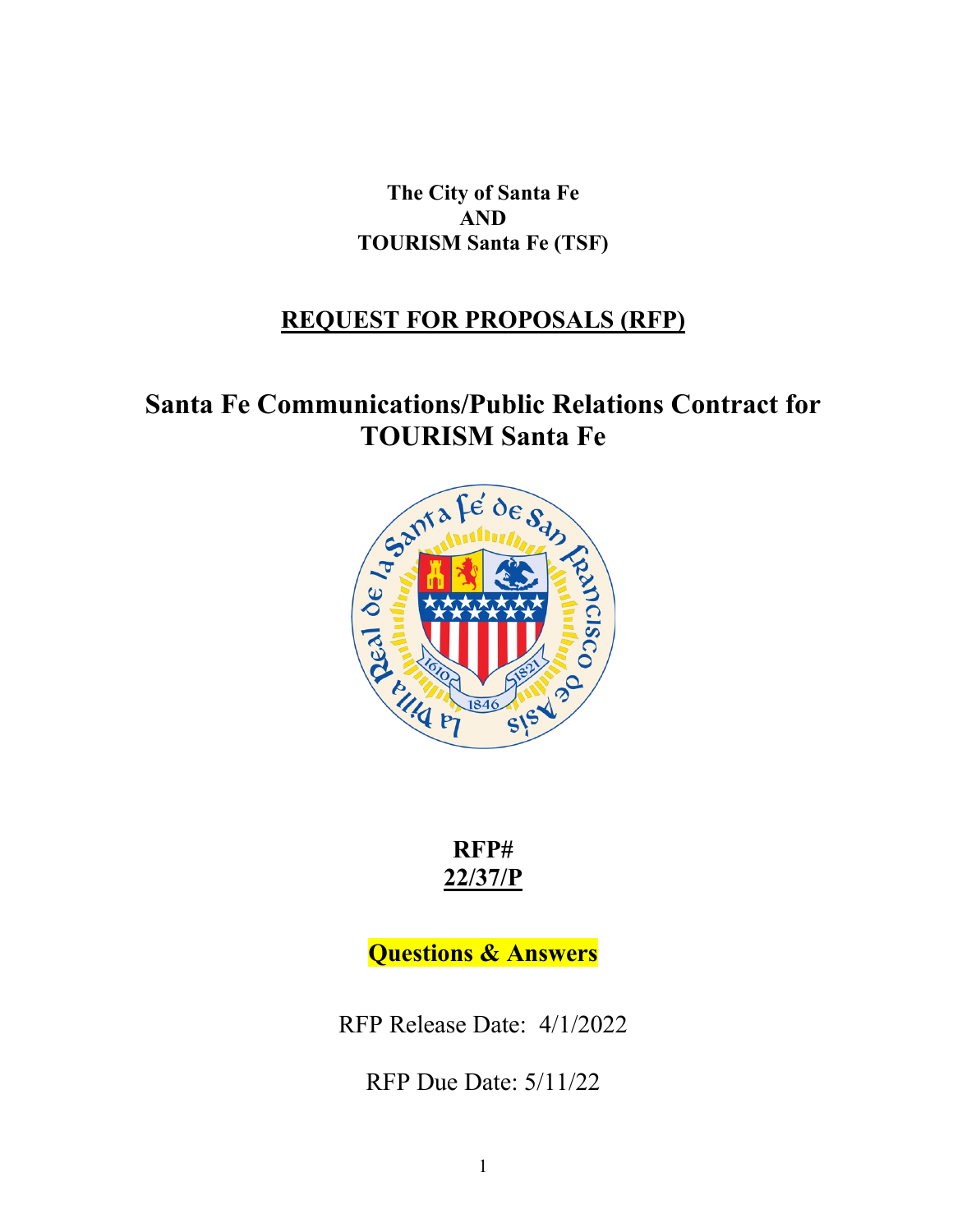## **Santa Fe Communications/Public Relations Contract for TOURISM Santa Fe RFP# 22/37/P**

|                | Questions                       | Answers                            | <b>RFP</b> | <b>RFP PG</b> |
|----------------|---------------------------------|------------------------------------|------------|---------------|
|                |                                 |                                    | Section    | $\#$          |
|                | Example: Can we transfer        | There is nothing in the RFP that   | III.B.1.a  | 20            |
|                | the PDF to Word and then        | prohibits this.                    | III.B.1.b. | 21            |
|                | back to PDF?                    |                                    |            |               |
| 1              | Why are you conducting the      | We're currently in the fourth      |            |               |
|                | RFP at this time?               | year of a four-year contract with  |            |               |
|                |                                 | our current agency. Procurement    |            |               |
|                |                                 | policy directs us to go out to RFP |            |               |
|                |                                 | every four years.                  |            |               |
| $\overline{2}$ | Are you happy with your         | Yes                                |            |               |
|                | current agency's                |                                    |            |               |
|                | performance?                    |                                    |            |               |
| $\overline{3}$ | Has the incumbent agency        | Yes                                |            |               |
|                | been invited to bid as well?    |                                    |            |               |
| $\overline{4}$ | What is the overall budget      | $$125,000 - $140,000$              |            |               |
|                | for the PR program?             |                                    |            |               |
| 5              | What is the budget for the      | \$10,000 - \$11,000/month          |            |               |
|                | agency retainer?                |                                    |            |               |
| 6              | Is it possible to get a copy of | We have not published a detailed   |            |               |
|                | the most recent annual report   | Annual Report since 2019, due to   |            |               |
|                | for Tourism Santa Fe?           | COVID. The previous report can     |            |               |
|                |                                 | be found here.                     |            |               |
| 7              | Is the incumbent agency         | Yes                                |            |               |
|                | rebidding?                      |                                    |            |               |
| 8              | Are you able to share budget    | See #5, above.                     |            |               |
|                | parameters? For instance,       |                                    |            |               |
|                | how much will you allocate      |                                    |            |               |
|                | for a PR monthly retainer?      |                                    |            |               |
| 9              | In years past, what have        | Accolades in annual Reader's       |            |               |
|                | been some of your biggest       | Choice Best City contests with     |            |               |
|                | PR wins to date?                | Travel + Leisure, Conde Nast       |            |               |
|                |                                 | Traveler, USA today 10Best         |            |               |

Questions and Answers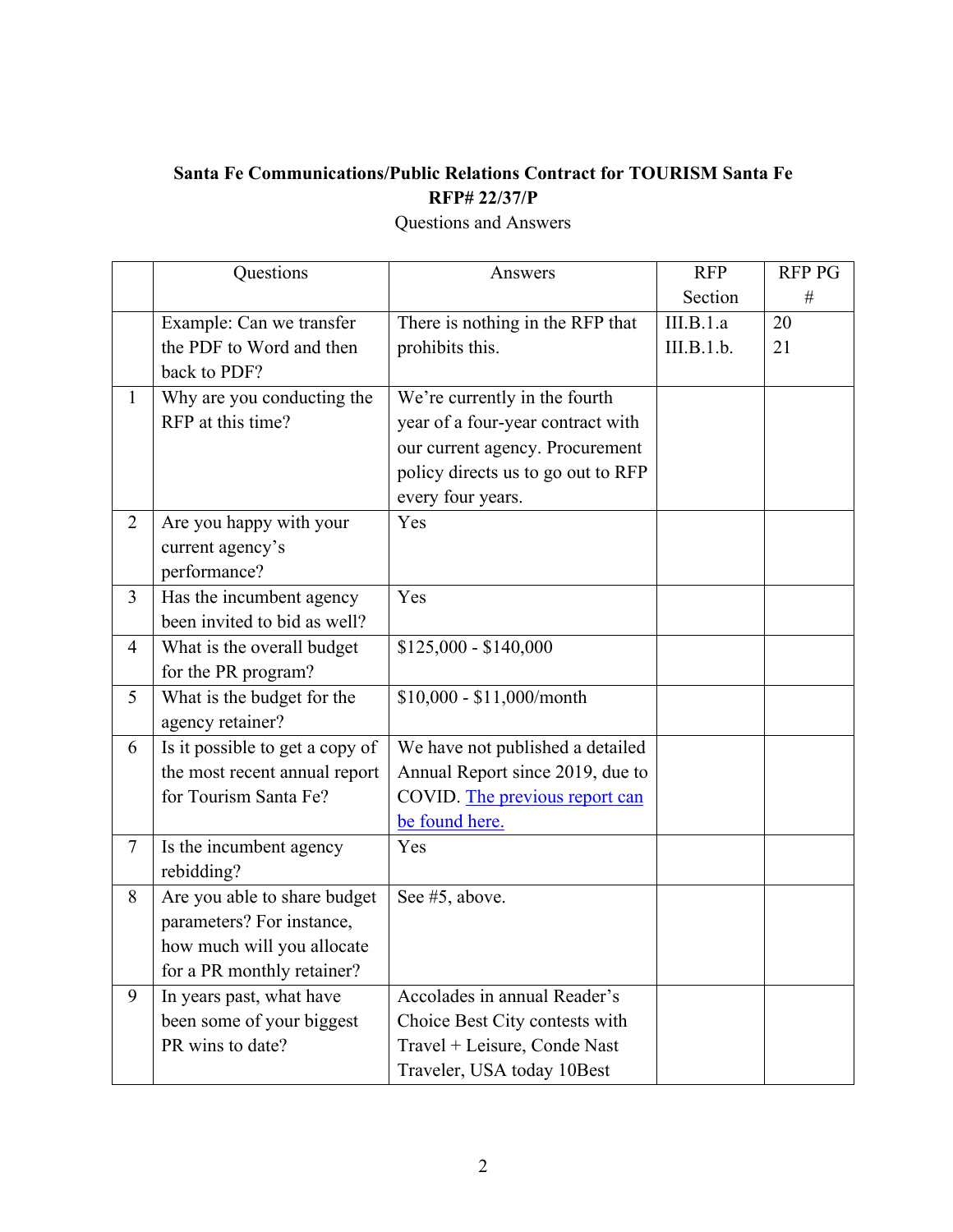| 10 | Please describe your current  | Influencers have not played a      |          |         |
|----|-------------------------------|------------------------------------|----------|---------|
|    | work and interest in          | large role in our PR strategy,     |          |         |
|    | collaborations with           | primarily due to the fact that     |          |         |
|    | influencers. Are influencers  | their coverage cannot be valued    |          |         |
|    | currently part of the PR      | in the same way that traditional   |          |         |
|    | strategy?                     | earned media is valued and         |          |         |
|    |                               | tracked for our reporting metrics. |          |         |
|    |                               | We do occasionally host            |          |         |
|    |                               | influencers in exchange for        |          |         |
|    |                               | coverage, however we do not pay    |          |         |
|    |                               | any partnership fees.              |          |         |
| 11 | Please could you provide      | Our "Seekers" category aligns      | IV.B.3   | Page 22 |
|    | further information on your   | with the State Tourism             |          |         |
|    | key target audiences? You     | Department's demographic of        |          |         |
|    | reference the "Seekers"       | "Venturesome Traveler." These      |          |         |
|    | audience segment - please     | people are opinion leaders, early  |          |         |
|    | could you share details on    | adopters, demonstrate high         |          |         |
|    | this group and ideally a pen  | information seeking behavior,      |          |         |
|    | portrait.                     | and seek authentic (non            |          |         |
|    |                               | "touristy) travel experiences.     |          |         |
|    |                               |                                    |          |         |
| 12 | Are there any markets where   | Southern California, Arizona and   | IV.B.3   | Page 22 |
|    | you see opportunities/ are    | Las Vegas                          |          |         |
|    | hoping to attract more        |                                    |          |         |
|    | visitors from?                |                                    |          |         |
| 13 | Please could you provide      | Refer to Santa Fe Brand Book       | IV.B.3   | Page 22 |
|    | some additional information   | found on the <b>Procurement</b>    |          |         |
|    | on the 'Cultural Courage'     | Library for this information.      |          |         |
|    | brand promise?                |                                    |          |         |
| 14 | What is a tourism destination | Visit Tucson, Explore Charleston   | IV.B.3.a | Page 22 |
|    | whose work you really         |                                    |          |         |
|    | admire, out of your           |                                    |          |         |
|    | competitive set or others?    |                                    |          |         |
| 15 | Are there any priority        | The priority locations change      | IV.B.3.b | Page 22 |
|    | locations or attractions for  | based on the theme/focus of the    |          |         |
|    | visiting as a part of the FAM | given FAM trip; i.e. Cultural,     |          |         |
|    | trip?                         | Wellness, Art & Artisans, etc.     |          |         |
|    |                               | and great frequency and quality    |          |         |
|    |                               | of editorial.                      |          |         |
| 16 | Regarding cost allocation,    | These costs should be included     | IV.B.3.b | Page 22 |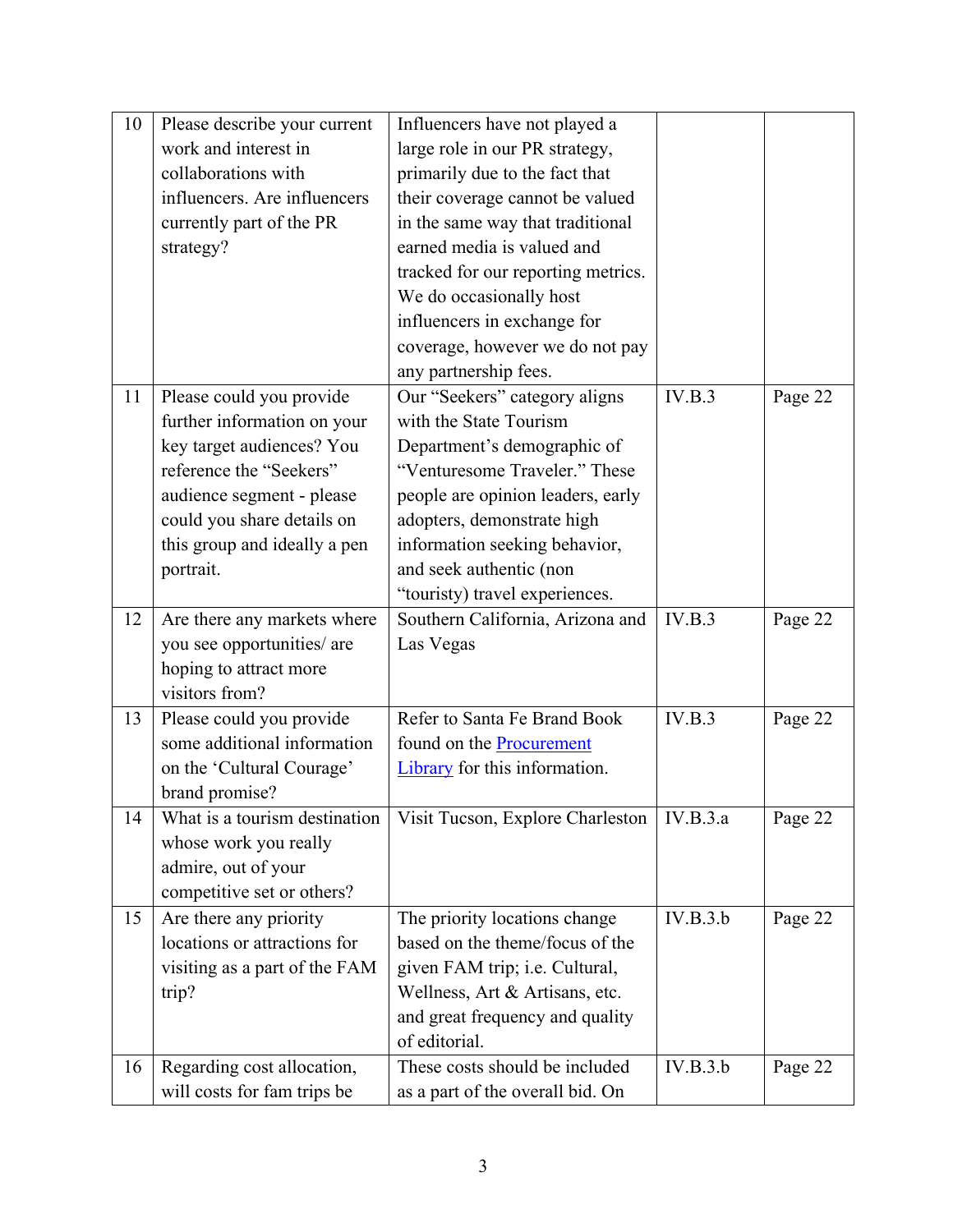|    | covered by Santa Fe, or       | average, we dedicate               |          |         |
|----|-------------------------------|------------------------------------|----------|---------|
|    | should we provide a cost      | approximately \$5,000/year for     |          |         |
|    | estimation as part of a       | "out-of-pocket" expenses which     |          |         |
|    | quote?                        | would cover the costs for FAM      |          |         |
|    |                               | trips.                             |          |         |
| 17 | Please could you confirm      | No, we do not have consistent      | IV.B.3.c | Page 22 |
|    | whether you have any form     | forms of brand/sentiment           |          |         |
|    | of external brand tracking in | tracking in place.                 |          |         |
|    | place? By this we mean a      |                                    |          |         |
|    | regular survey of external    |                                    |          |         |
|    | perceptions?                  |                                    |          |         |
| 18 | Please could you confirm      | No, we ask that the PR agency      | IV.B.3.c | Page 22 |
|    | whether you currently have    | offers these tools and conducts    |          |         |
|    | any tools at your disposal    | the monitoring for all earned      |          |         |
|    | which monitor some or all of  | media coverage                     |          |         |
|    | the following:                |                                    |          |         |
|    |                               |                                    |          |         |
|    | a. media/coverage             |                                    |          |         |
|    | monitoring                    |                                    |          |         |
|    | b. social listening           |                                    |          |         |
|    | c. sentiment tracking         |                                    |          |         |
| 19 | Please could you confirm      | Yes, our AOR also                  | IV.B.3.c | Page 22 |
|    | whether you currently work    | implements/manages our SEO         |          |         |
|    | with an SEO agency?           | strategy.                          |          |         |
| 20 | What has been your most       | Coverage of the Santa Fe           |          |         |
|    | successful campaign or PR     | Margarita Trail                    |          |         |
|    | initiative?                   |                                    |          |         |
| 21 | What was your top media hit   | Top media hits in the past year:   |          |         |
|    | in the past year? What are    |                                    |          |         |
|    | your top 3 dream outlets for  | <b>Good Morning America,</b><br>1. |          |         |
|    | media                         | Rise & Shine New                   |          |         |
|    | coverage?                     | Mexico live broadcast.             |          |         |
|    |                               |                                    |          |         |
|    |                               | TIME magazine World's<br>2.        |          |         |
|    |                               | Greatest Places 2021.              |          |         |
|    |                               | 3.<br>Travel + Leisure listed      |          |         |
|    |                               | Santa Fe as one of "The            |          |         |
|    |                               | 10 Best Cities in the              |          |         |
|    |                               | World for Art Lovers."             |          |         |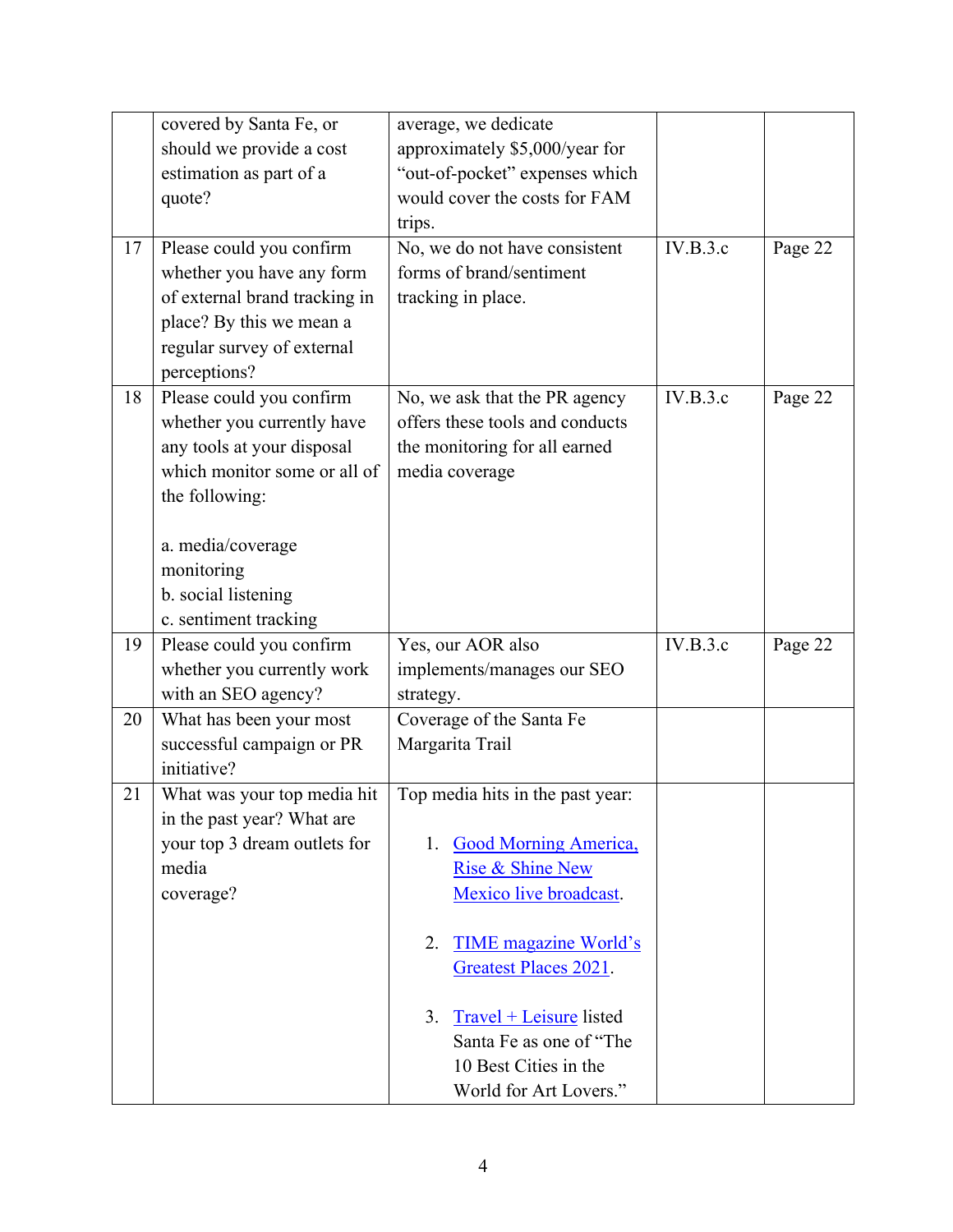|    |                                 | The article was based on                                          |    |         |
|----|---------------------------------|-------------------------------------------------------------------|----|---------|
|    |                                 | a money.co.uk study.                                              |    |         |
|    |                                 |                                                                   |    |         |
|    |                                 | Top three dream outlets:                                          |    |         |
|    |                                 | 1. New York Times                                                 |    |         |
|    |                                 | Conde Nast Traveler<br>2.                                         |    |         |
|    |                                 |                                                                   |    |         |
|    |                                 | $Travel + Leisure$<br>3.                                          |    |         |
|    |                                 |                                                                   |    |         |
|    |                                 |                                                                   |    |         |
| 22 | Is the incumbent agency         | Yes                                                               |    |         |
|    | invited to the RFP?             |                                                                   |    |         |
| 23 | Is there a budget or budget     | See #5, above.                                                    |    |         |
|    | range for fees and/or hard      |                                                                   |    |         |
|    | costs?                          |                                                                   |    |         |
| 24 | Who is your target audience?    | We primary focus our PR efforts                                   |    |         |
|    |                                 | on "interest based" national                                      |    |         |
|    |                                 | targeting: art collectors,                                        |    |         |
|    |                                 | cultural travelers, experience                                    |    |         |
|    |                                 | seekers, cuisine, outdoor                                         |    |         |
|    |                                 | adventurers, meetings and                                         |    |         |
|    |                                 | corporate incentive                                               |    |         |
|    |                                 | travelers, travel agents and tour                                 |    |         |
|    |                                 | operators                                                         |    |         |
| 25 | Is social media managed         | Social media is managed                                           |    |         |
|    | internally or through an        | internally through a dedicated                                    |    |         |
|    | agency? Will the PR agency      | social media coordinator staff                                    |    |         |
|    | have a direct line of contact?  |                                                                   |    |         |
|    |                                 | position. Yes, the PR agency<br>will have a direct contact to the |    |         |
|    |                                 |                                                                   |    |         |
|    |                                 | coordinator.                                                      |    |         |
| 26 | "The contractor should          | Essentially, how high of a                                        | 5a | Page 23 |
|    | identify where TSF would        | priority would TOURISM Santa                                      |    |         |
|    | rank on its client list." Could | Fe be given within the agency's                                   |    |         |
|    | you please clarify what is      | current roster?                                                   |    |         |
|    | meant by "rank"?                |                                                                   |    |         |
| 27 | What are some of the biggest    | Perceptions that Santa Fe's                                       |    |         |
|    | challenges the Santa Fe         | climate is hot/desert like                                        |    |         |
|    | brand is facing?                | Phoenix, that the city is not                                     |    |         |
|    |                                 | family friendly and only for an                                   |    |         |
|    |                                 | older/retired visitor demographic                                 |    |         |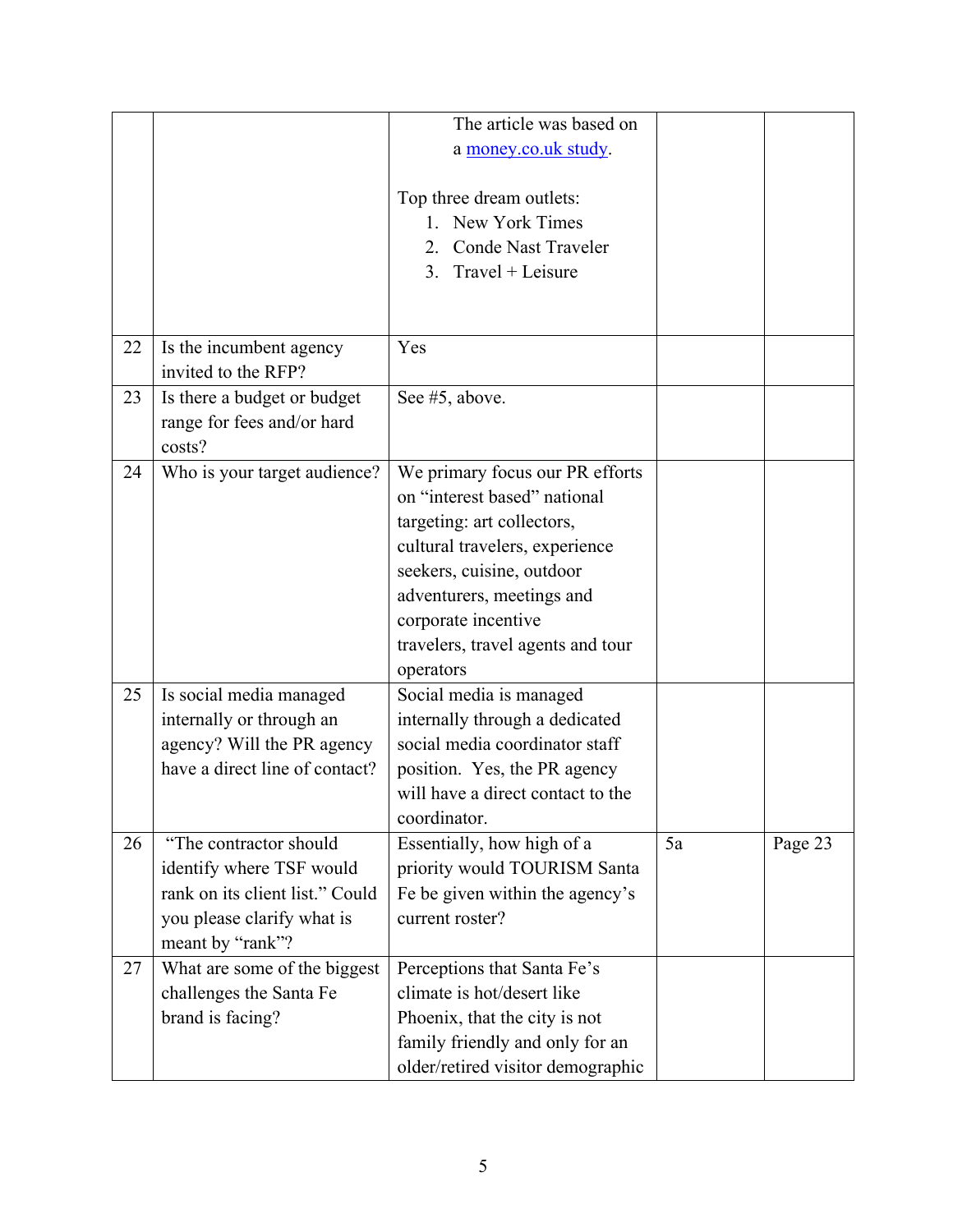| 28 | Is there a budget you can     | See #4, above.                    |              |  |
|----|-------------------------------|-----------------------------------|--------------|--|
|    | share for the scope of work   |                                   |              |  |
|    | outlined in the RFP?          |                                   |              |  |
| 29 | Are there additional states   | No.                               |              |  |
|    | you consider your biggest     |                                   |              |  |
|    | competition outside of those  |                                   |              |  |
|    | mentioned on page 22?         |                                   |              |  |
| 30 | What gaps do you think exist  | Efforts targeting niche interest  |              |  |
|    | in your current PR strategy?  | publications in areas like        |              |  |
|    |                               | art/culture or food/beverage or   |              |  |
|    |                               | outdoor/adventure.                |              |  |
|    |                               |                                   |              |  |
|    |                               | Inclusion in more regional        |              |  |
|    |                               | publications/outlets.             |              |  |
| 31 | What are the top three traits | Quality longstanding tourism      |              |  |
|    | you look for in an agency     | relationships with national media |              |  |
|    | partner?                      | outlets, editors and freelance    |              |  |
|    |                               | writers                           |              |  |
|    |                               |                                   |              |  |
|    |                               | Creativity and willingness to try |              |  |
|    |                               | new strategies and tactics        |              |  |
|    |                               |                                   |              |  |
|    |                               | Responsive and timely             |              |  |
|    |                               |                                   |              |  |
| 32 | While the stated PR goals     | <b>TOURISM Santa Fe Goals -</b>   | Section I.A. |  |
|    | are "to build awareness of    | <b>Fiscal Year 2023:</b>          | and IV.A.    |  |
|    | Santa Fe as a premier travel  | Provide superior                  |              |  |
|    | destination to a diverse      | customer service with             |              |  |
|    | demographic and to promote    | zero complaints in all            |              |  |
|    | Santa Fe as a "one of a kind" | areas of marketing, sales         |              |  |
|    | destination-inspiring         | and operations                    |              |  |
|    | visitors to come explore and  | Help city hotels maintain         |              |  |
|    | discover why Santa Fe is      | the increased average rate        |              |  |
|    | 'The City Different," does    | and restore pre-COVID             |              |  |
|    | the destination have any      | occupancy levels                  |              |  |
|    | business goals or objectives  | Expand the effectiveness          |              |  |
|    | for the upcoming              | of the Santa Fe                   |              |  |
|    | FY/contract term?             | Marketplace with 50%              |              |  |
|    |                               | more participation and a          |              |  |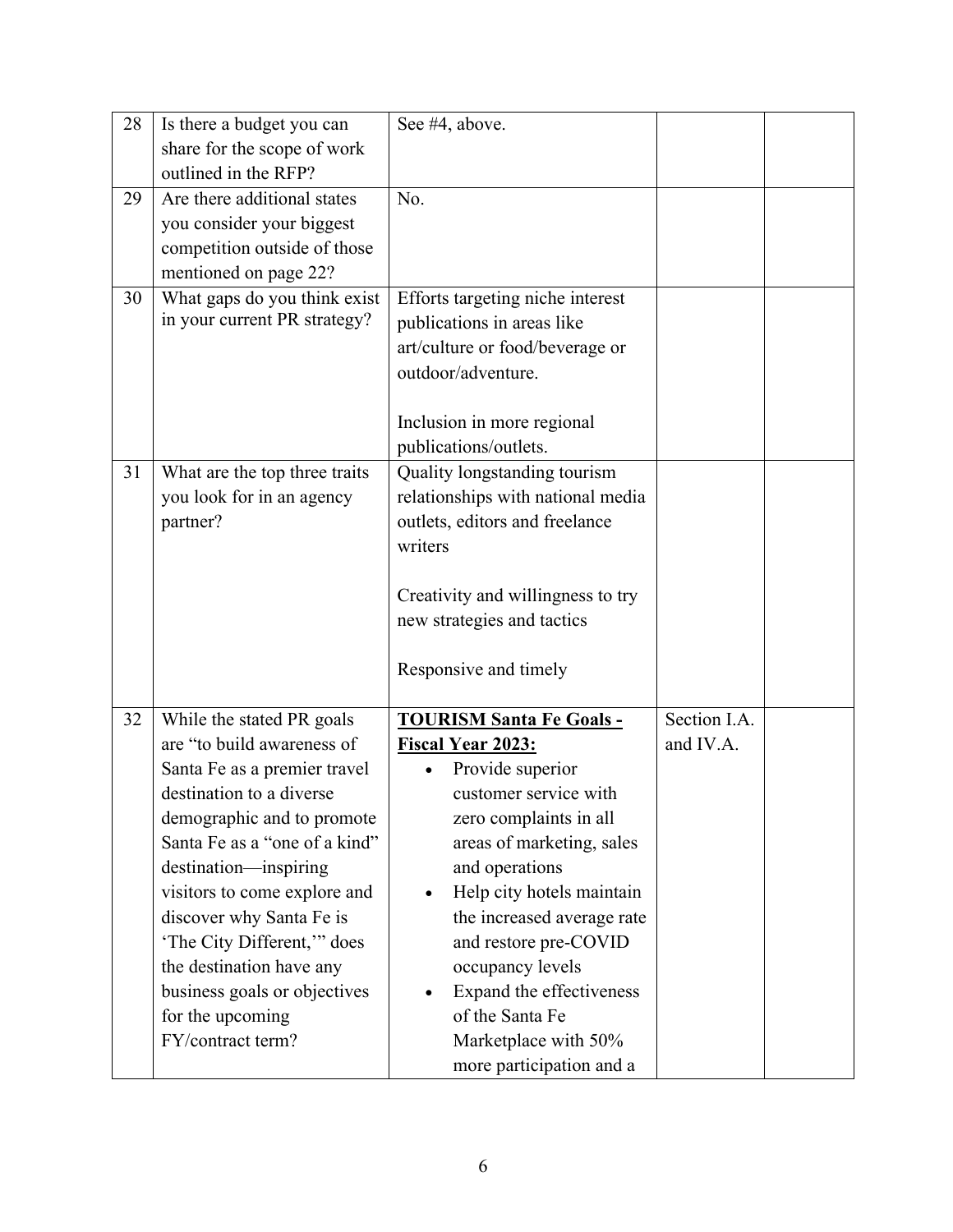|  | 100% increase in sales                  |  |
|--|-----------------------------------------|--|
|  | generated                               |  |
|  | Put renewed focus on the<br>$\bullet$   |  |
|  | Margarita Trail                         |  |
|  | Revise the Facility<br>$\bullet$        |  |
|  | Operations Guide that is                |  |
|  | intended for client use                 |  |
|  | Complete accreditation<br>$\bullet$     |  |
|  | for LEED Platinum,                      |  |
|  | Fitwell and GBAC Star                   |  |
|  | Facility                                |  |
|  | Obtain a minimum of<br>$\bullet$        |  |
|  | \$250k in coop funding                  |  |
|  | from the NM Tourism                     |  |
|  | Department                              |  |
|  | Assist Finance in                       |  |
|  | generating accurate and                 |  |
|  | timely lodger's tax                     |  |
|  | information                             |  |
|  | Achieve a 50% rebound<br>$\bullet$      |  |
|  | in future group sales                   |  |
|  | bookings                                |  |
|  | Expand our solicitation of<br>$\bullet$ |  |
|  | high end tour and travel                |  |
|  | business                                |  |
|  | Achieve \$22M earned                    |  |
|  | media value from our                    |  |
|  | <b>Public Relations efforts</b>         |  |
|  | Expand the value of city                |  |
|  | generated and city                      |  |
|  | supported events through                |  |
|  | increased participation                 |  |
|  | and added days                          |  |
|  | Generate 240 meeting<br>$\bullet$       |  |
|  | leads and 50 definite                   |  |
|  | bookings                                |  |
|  | Increase meeting planner<br>$\bullet$   |  |
|  | trade show participation                |  |
|  | to 17 that produce 70                   |  |
|  | strong leads                            |  |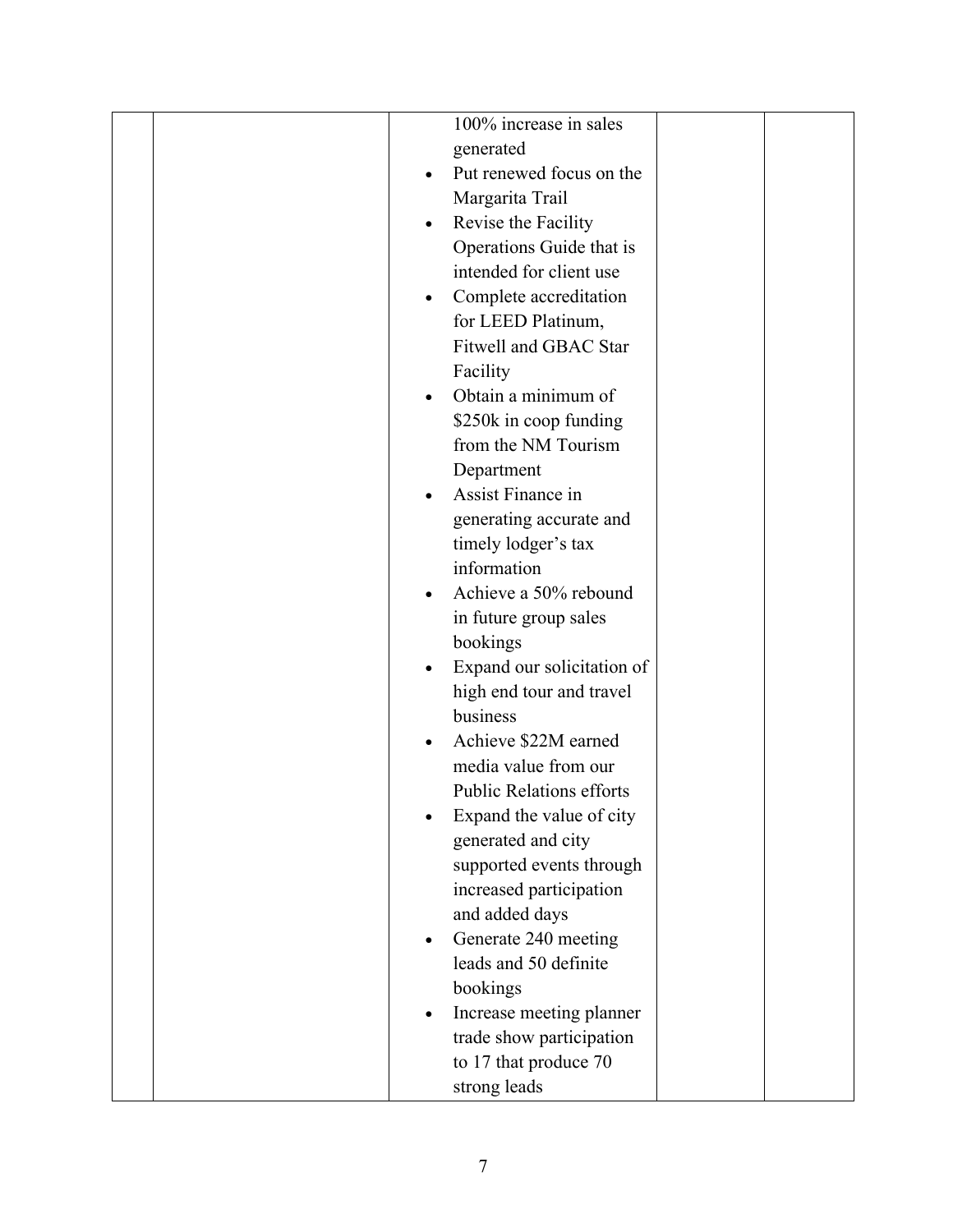|    |                               | Continue to reduce the             |          |         |
|----|-------------------------------|------------------------------------|----------|---------|
|    |                               | average age of the visitor         |          |         |
|    |                               |                                    |          |         |
| 33 | How long will each Finalist   | Plan for these to be in-person     | Section  | Page 8  |
|    | Offeror have for oral         | presentations and for finalists to | II.B.9.  |         |
|    | presentations?                | have one-hour for their            |          |         |
|    |                               | presentation.                      |          |         |
| 34 | Are there any file transfer   | No, not that we are aware of.      | Section  | Page 17 |
|    | sites that are not permitted  |                                    | III.B.1. |         |
|    | by the City of Santa Fe for   |                                    |          |         |
|    | download (Hightail,           |                                    |          |         |
|    | Dropbox, WeTransfer)?         |                                    |          |         |
| 35 | Can you provide clarity on    | If file size of Offeror's proposal | Section  | Page 17 |
|    | the electronic submission     | exceeds 50mb, then Offeror can     | III.B.1. |         |
|    | size limits/restrictions?     | split the proposal into two parts  |          |         |
|    | [EXCEPTION: Single            | to reduce file size. Separate the  |          |         |
|    | electronic files that exceed  | proposals as described in Section  |          |         |
|    | 50mb may be submitted as      | III.B.1. You must then send two    |          |         |
|    | multiple uploads, which       | separate emails with the two       |          |         |
|    | must be the least number of   | versions of your proposal.         |          |         |
|    | uploads necessary to fall     |                                    |          |         |
|    | under the 50mb limit.]        | NOTE: the City's Purchasing        |          |         |
|    |                               | Department will NOT accept File    |          |         |
|    |                               | Transfer links (Dropbox,           |          |         |
|    |                               | WeTransfer, etc.) and failure to   |          |         |
|    |                               | comply may result in your          |          |         |
|    |                               | proposal being deemed              |          |         |
|    |                               | ineligible.                        |          |         |
|    |                               |                                    |          |         |
|    |                               | Please reach out directly to       |          |         |
|    |                               | purchasing RFP@santafenm.gov       |          |         |
|    |                               | with any additional questions      |          |         |
|    |                               | related to submitting your         |          |         |
|    |                               | proposal.                          |          |         |
| 36 | Is the page count             | The 80-page count does not         | Section  | Page 18 |
|    | requirement (80) inclusive of | include the required documents     | III.C.1. |         |
|    | or excluded the required      | that must be submitted along       |          |         |
|    |                               |                                    |          |         |
|    | documents (i.e. signed letter | with the Offeror's proposal.       |          |         |
|    |                               |                                    |          |         |